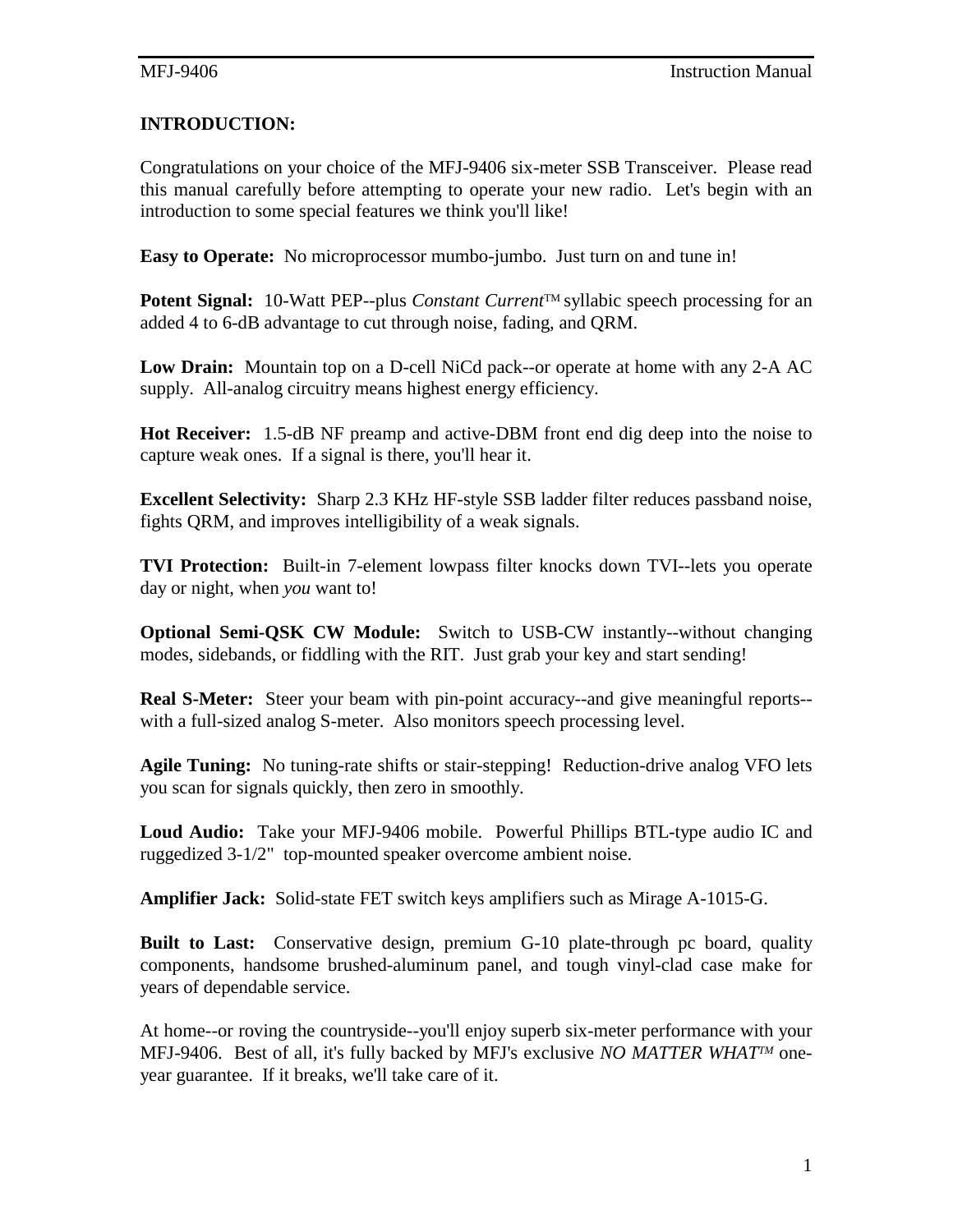## **General Description:**

The MFJ-9406 10-Watt PEP USB/CW transceiver is especially designed for fixed or portable radio communication in the six-meter amateur band. This unit operates from light-duty power sources such as NiCd battery packs or portable AC packs. Energyefficient analog circuitry and syllabic RF speech processing deliver superior on-air performance while conserving valuable power. The MFJ-9406 uses a single-conversion mixing format and a heterodyne VFO for enhanced weak-signal performance. The transmitter features a built-in 7-element lowpass filter to reduce interference at TV and FM-broadcast entertainment frequencies. Other features include a sharp HFcommunication grade crystal IF bandpass filter , built-in heavy-duty speaker, fully-analog mechanical S-meter, optional semi-break-in CW module, and intuitive "easy-to-operate" controls.

#### **Typical Specifications:**

Receiver Section:

| Frequency Coverage:        | 50.000-50.300 MHz                  |
|----------------------------|------------------------------------|
| Receiver Type:             | Single-conversion Superhet         |
| Frequency Control:         | Heterodyne VFO, low-side injection |
| IF Frequency:              | <b>10 MHz</b>                      |
| IF Selectivity:            | -6 dB @ 2.5 KHz                    |
| $AGC$ :                    | Audio-derived, 70-dB dynamic range |
| Sensitivity:               | .15 uV for 12-dB $S/N$             |
| Audio:                     | 1-Watt into 8 Ohms at 10% THD      |
| <b>Average Rx Current:</b> | 60-mA, (S-meter lamp disabled)     |
|                            |                                    |

Transmitter Section:

| <b>RF Power Output:</b>    | 10-Watts PEP                     |
|----------------------------|----------------------------------|
| <b>VSWR</b> Tolerance:     | 3:1 VSWR maximum                 |
| Peak Tx Current:           | 2.0 A                            |
| <b>Speech Enhancement:</b> | RF-compression, syllabic rate    |
| Spurious Attenuation:      | $60-dB$                          |
| <b>CW</b> Generation:      | 600-Hz tone (optional generator) |
| Mic Input:                 | 600-Ohm dynamic                  |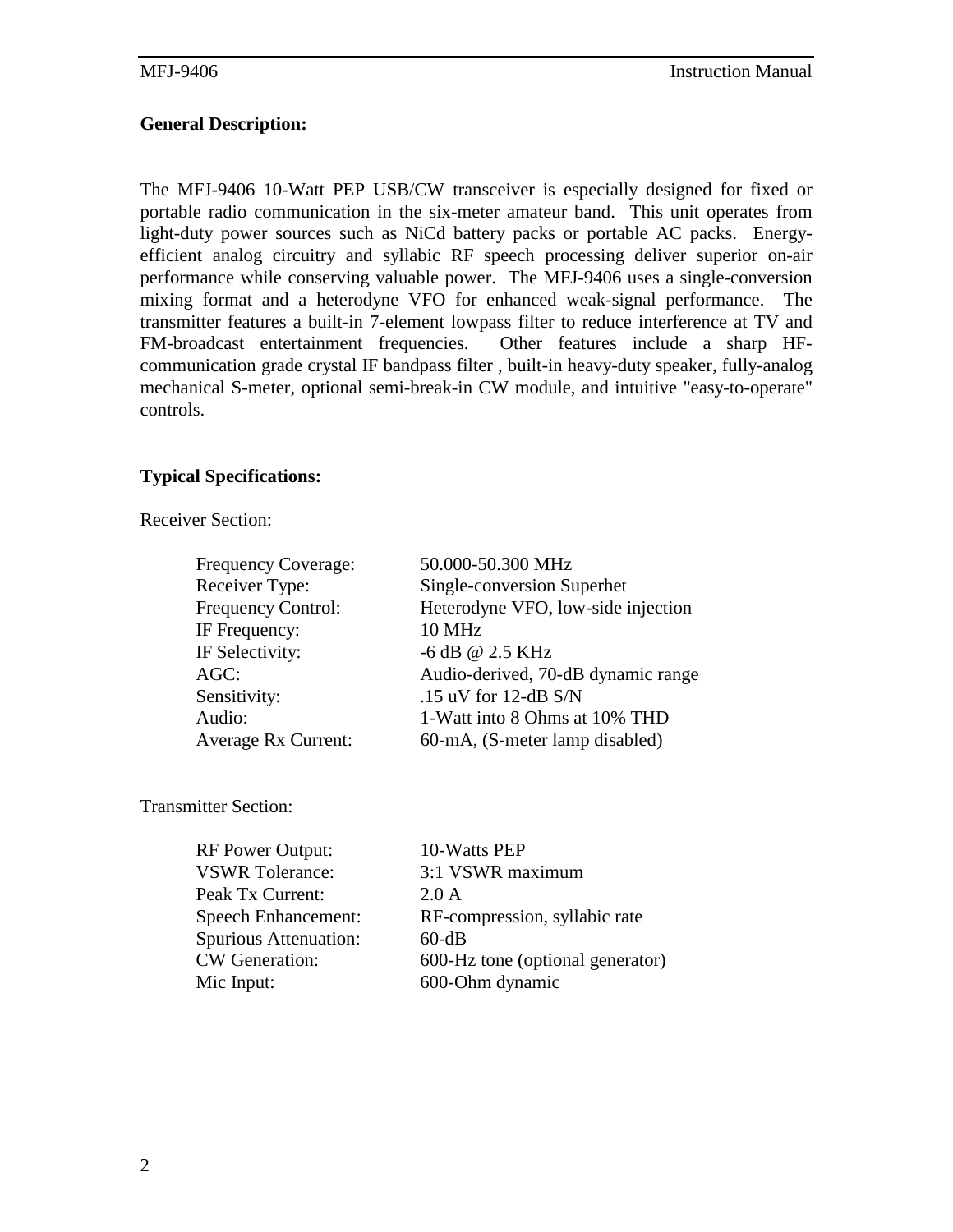## **Quick-start Operating Instructions:**

- **Power Supply:** You may use any well-filtered 13.8-Volt, 2-Amp supply or 10 D-Cell NiCd pack to power your radio. The MFJ-9406 will also work with 12-Volt sources at reduced RF output. **Use a 5.5 OD x 2.1 mm coaxial power plug to connect your supply to the radio (Radio Shack 274-1569): [+] lead goes to the center pin of the connector.**
- **Microphone:** The MFJ-290 dynamic mobile microphone complements your radio's speech processor. RadioShack's 21-1172 replacement CB mic also plugs in without modification. To adapt other microphones, install a 5-pin DIN connector (RadioShack 274-003) as shown below. **Your PTT switch must cut both mic line and PPT line during receive (see below).**

 $Pin 3 = PTT$  Line Pin  $4 =$  Mic Line Pin  $1,2,5 =$  Ground





**Never use amplified mics with your MFJ-9406--they will overdrive the processor.**

- **Antenna:** The MFJ-9406 works well with any 50-Ohm six-meter antenna exhibiting a VSWR of 2:1 or less. **Avoid antennas with unknown or high VSWR.** Horizontal polarization is normally used for six-meter SSB in most parts of the U.S. Feed with low-loss 50-Ohm coaxial cable and use a short direct feedline to prevent loss. A simple dipole is adequate for local contacts, but a 3-5 element directional Yagi yields vastly superior long-distance performance.
- **Speech Processing:** The MFJ-9406 has a built-in syllabic speech processor. For best results, hold the mic about 1" from your lips and speak normally--the S-meter should deflect about 1/2 scale as you speak. When operating in noisy locations, you may reduce unwanted background noise by turning down the screwdrive-adjust mic gain control located on the radio's rear panel. Normal gain setting is 12:00.
- • **Connecting a Power Amplifier:** Your radio has a built-in amplifier switch. This feature provides a ground path during transmit to key an external RF-power amplifier such as the Mirage A-1015-G or A-1030-G. To use this feature, connect a RCA-type patch cable from the **EXT AMP** jack on the back panel to your amplifier's key jack. Also, connect the appropriate RF patch cable from the MFJ-9406 **ANTENNA** jack to the amplifier's input jack. Be sure to follow all manufacturer's instructions and suggestions during installation. Amplifiers must be able to handle 10-Watts PEP of drive, and must be specifically designed for SSB (linear) service.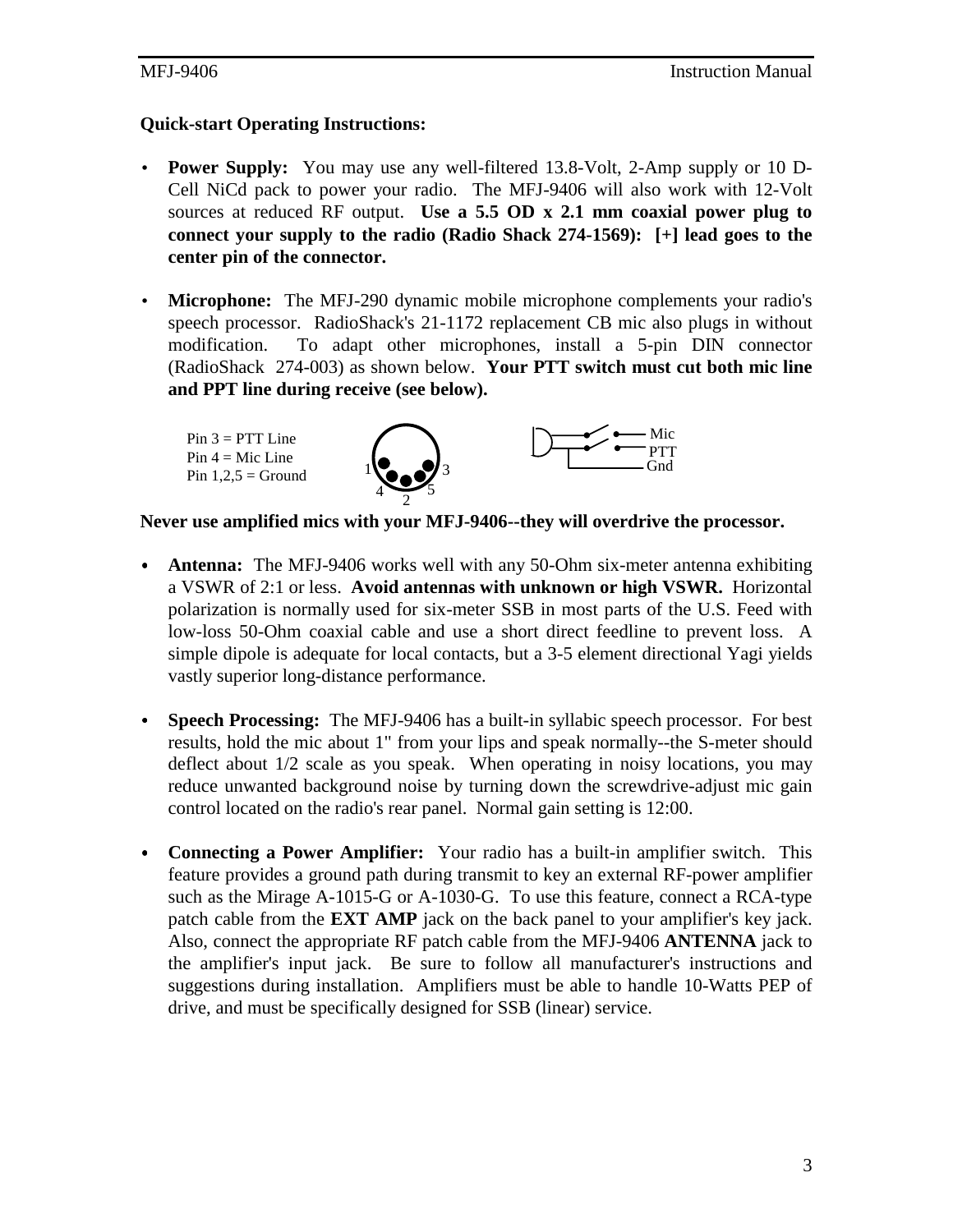# **MFJ-9406 Control Location and Function:**



#### **FRONT PANEL**

| 1. S-METER:<br>2. POWER SW: | Measures signal strength on receive, ALC on transmit<br>Applies DC power to the radio. |
|-----------------------------|----------------------------------------------------------------------------------------|
| 3. MIC JACK:                | Accepts 5-pin DIN connector for PTT microphone.                                        |
| 4. TX LED:                  | Illuminates when transmitter is keyed.                                                 |
| 5. KEY JACK:                | Accepts telegraph key--used with CW adapter module.                                    |
| 6. VFO TUNE:                | Tunes in stations, indicates operating frequency.                                      |
| <b>7. VFT:</b>              | Fine tune control to assist with precise SSB tuning.                                   |
| 8. VOLUME:                  | Adjusts listening level.                                                               |



#### **REAR PANEL**

| 1. MIC GAIN:   | Adjusts speech-amp gain (normal setting 12:00). |
|----------------|-------------------------------------------------|
| 2. EXT AMP:    | Keys linear amplifiers such as Mirage A-1015-G  |
| 3. POWER JACK: | 5.5mm OD, 2.1mm ID, $[+]$ to center pin.        |
| 4. ANTENNA:    | SO-239 for standard 50-Ohm coaxial plug.        |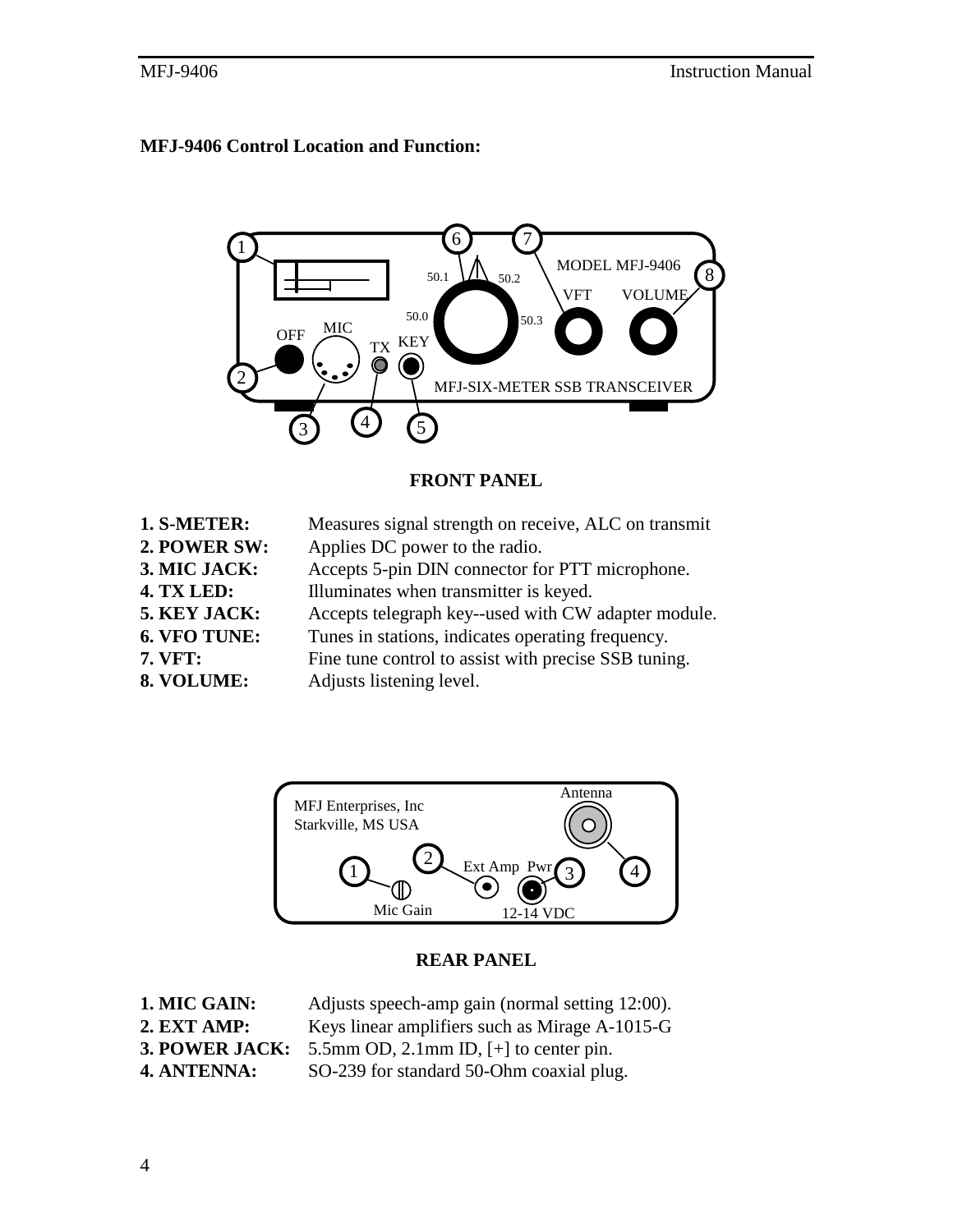#### **Six-meter Antenna Systems:**

The better your antenna system works, the more you will enjoy using your MFJ-9406. Here are some tips for selecting and getting top performance from your antenna

- **Antenna:** Most six-meter SSB stations use horizontally-polarized Yagi antennas with 3 to 5 elements. These offer good gain, yet are small enough to mount on a standard TV rotor. Your operating style should influence the specific antenna you choose. For example, if you are a serious DX hunter, a long-boom 5-element Yagi or stacked array (two Yagis mounted one above the other) will deliver maximum directivity and superior weak-signal performance. However, if your operating interests are more general, a short-boom 3-element beam with a broad pattern and less front-to-back ratio may perform more satisfactorily for nets and roundtables. Whatever type of beam you select, be sure to tune it carefully for minimum VSWR. For getting started on six meters, we recommend the MFJ-1762 3-element Yagi. This is an especially light-weight short-boom six-meter antenna that provides a uniform pattern with approximately 6-dB forward gain.
- • **Antenna Location:** Conventional VHF wisdom says you should mount your antenna as high as possible. However, be sure to factor in feedline loss. A chimney-mounted Yagi mounted in the clear at 40' and fed with 35' of low-loss cable may out-perform one mounted 20' higher on a tower and fed with a long lossy feedline. Choose the highest spot that provides a direct cable run. For best performance, isolate your antenna from other larger antennas and RF-reflective metallic surfaces.
- • **Coax Cable:** For runs up to 60', RG-8X (RG-8 mini) works well at 50-MHz However, for longer runs, spend the extra money for a high-quality low-loss cable like 9913 or RG213. Seal exterior connectors against moisture with silicon grease. For lowest loss, avoid using unessential in-line devices such as coax switches, tuners, and permanently-installed VSWR meters.
- **Rotor:** Almost any light-duty TV-type rotor will handle a short-boom six-meter beam. However, for long-boom Yagis or stacked arrays, use a heavier rotor especially designed for amateur radio antennas. This will provide more torque, faster turning, and stronger breaking power for large installations.
- **Safety:** Never install your antenna where it can accidentally fall and contact power lines or residential entrance cables. For lightening and protection, permanently ground the mast and coax shield *outside* the building using a good ground rod system. In addition, always disconnect the feedline from your radio at the first sign of threatening weather (even near-by lightening strikes can damage radio equipment connected to an antenna system).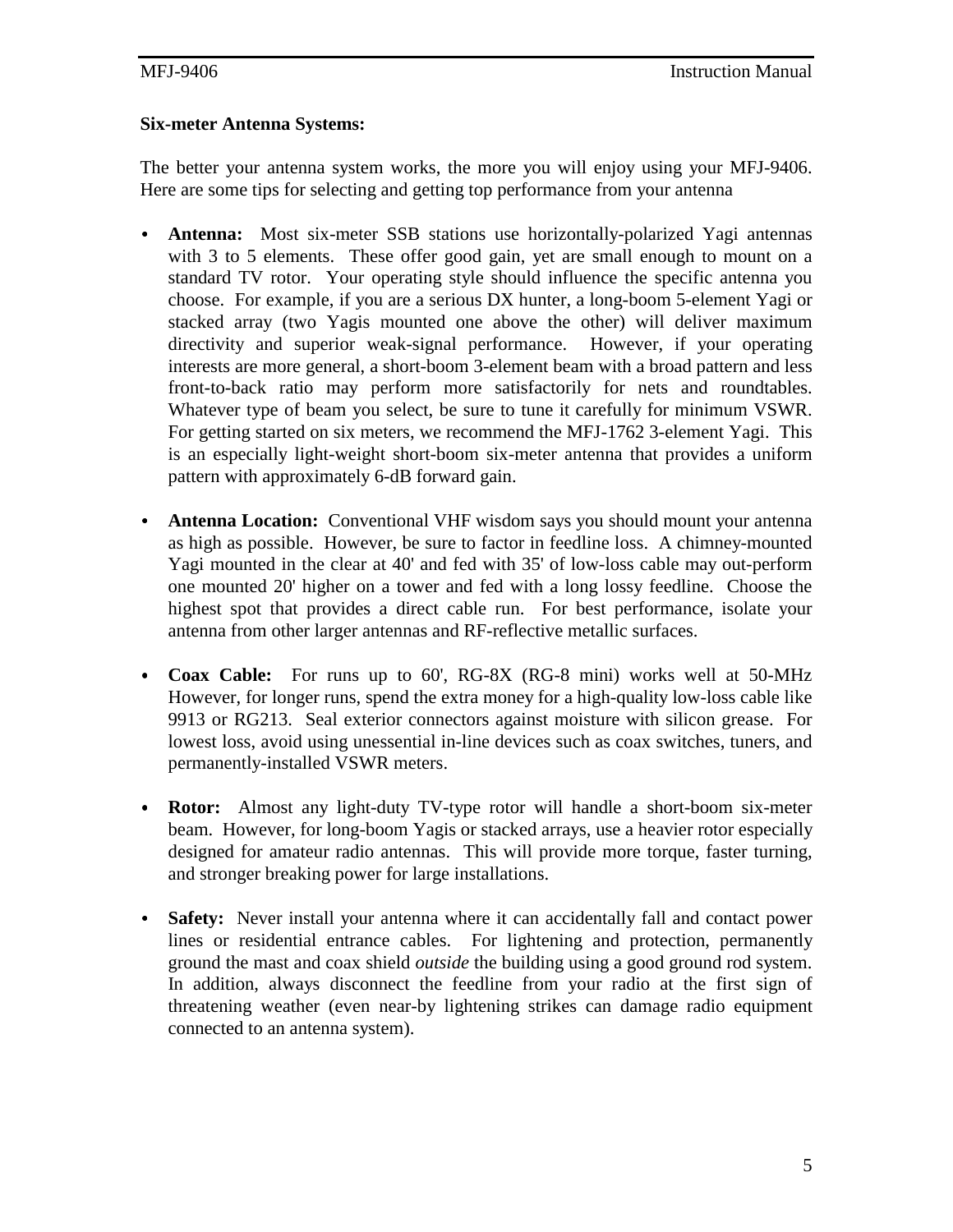## **The Magic Band:**

Six meters is a great band for every-day point-to-point local communication. However, six earned its reputation as "the magic band" because of the many exotic forms of skip that support long-distance communication. Here are some of the propagation modes you'll encounter as you operate this band:

- • **Tropospheric Bending:** The signal path bends to follow the curvature of the Earth- usually due to a strong thermal barrier between air masses. Tropo openings are most common in hot weather--just after sunrise or sunset--when accelerated atmospheric heating or cooling takes place. Tropo-scatter, a weaker and more sporadic form of skip, may occur at any time. Even the momentary atmospheric heating produced by a passing high-altitude jet may cause distant signals to jump briefly in strength.
- **Sporadic E and FAI:** Signals reflect from a cloud of ionized gas that forms 60-70 miles above the Earth in the E layer of the ionosphere. Best dates are late November to early January and mid-May through July. Best times are late morning or late afternoon into evening. Watch for pipeline openings into limited geographic areas. FAI (propagation via field-aligned irregularities) may occur as sporadic E dies out.
- **Meteor Scatter:** When a meteor hits the upper atmosphere and burns, signals reflect briefly from ionized gasses that trail behind. During a meteor shower, these signal "bursts" may blend together and allow two-way contact over great distances. Meteorscatter QSOs often require several exchanges to complete due to the intermittent path.
- **Aurora:** Debris from solar flares may ionize the E layer, permitting medium-range communication. Auroral SSB signals, modulated by rapid shifts in the auroral curtain, have a distinctive watery or buzzy sound--however voice contacts are possible (unlike on two-meters). Occasionally, the E layer may saturate fully, making signals steady and strong. Swing your antenna North to work other stations via aurora.
- **F2 and TE:** Signals reflect from the ionosphere's F layer--100-300 miles up- producing "work-the-world-on-milliwatts" conditions that six-meter enthusiasts rave about! Most often occurring around sun-spot maximum, F2 and TE (transequatorial) openings frequently yield DX free-for-alls unmatched on any other amateur band.

# **Grid Locators:**

Know your "grid-square" number when operating on VHF-SSB. Most operators use the ARRL grid-locator system to identify their location . A typical report might go: "you're 5-by-6 in Fox November 43". This means your Q5 signal is S-6 in grid FN43 (Southern NH). VHF operators collect grids like HF hams collect states and countries, and VHF awards are usually based upon the grid locator system. Many operators post a grid map and color in each new square they work.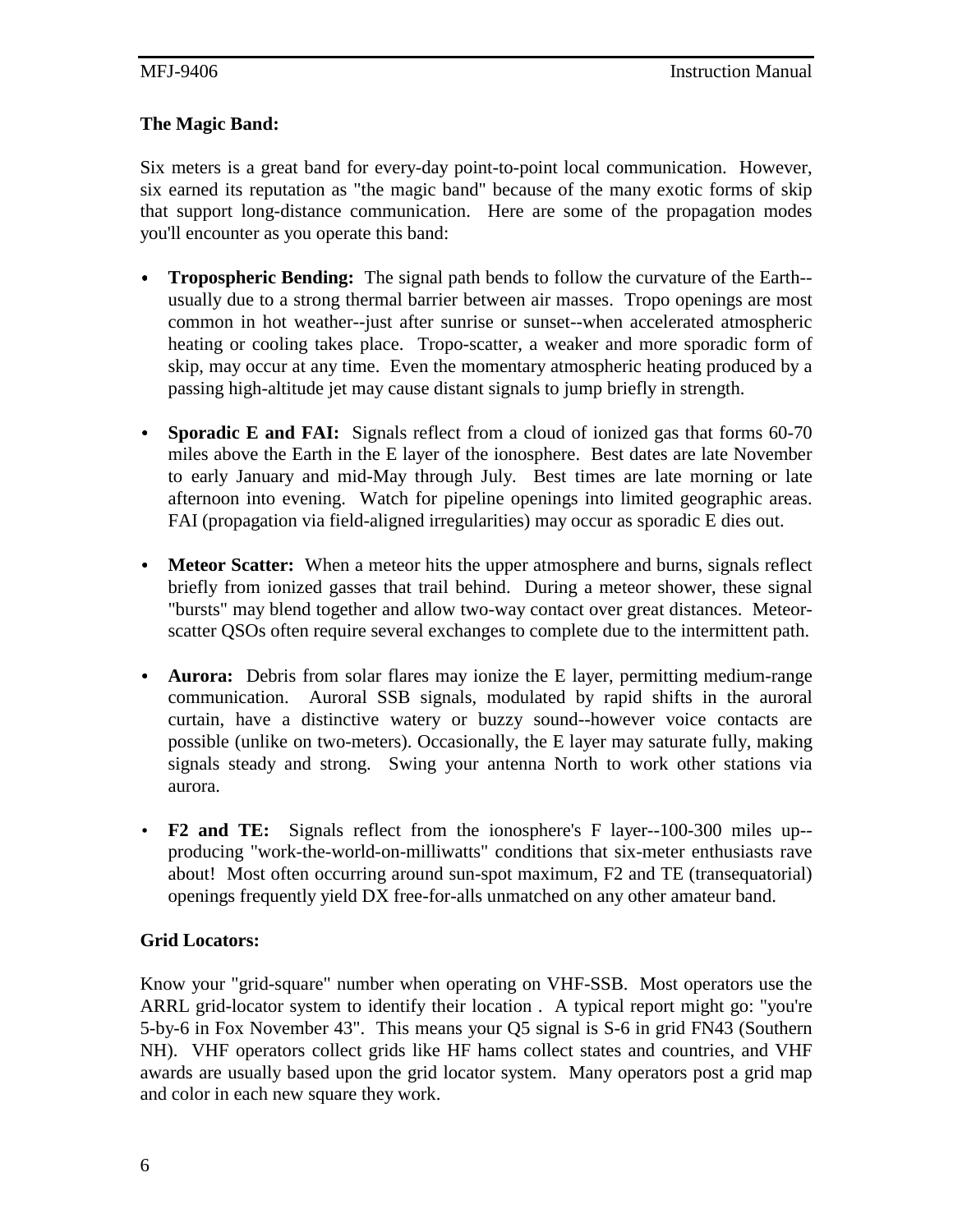# **Theory of Operation:**

**General:** The MFJ-9406 is a 10-Watt PEP SSB transceiver that tunes from 50.0-50.3 MHz. The radio's single-conversion format uses a 10-MHz IF and a heterodyne 40-MHz VFO for low phase noise and circuit simplicity. The MFJ-9406 is designed for fixed, portable, or mobile operation from light-weight power sources, and uses analog circuitry throughout for low power consumption.

**Receiver:** The receiver is a single-conversion super heterodyne using a 10-MHz IF and a 40-MHz low-side injection VFO. A four-pole bandpass filter pre selects incoming signals. Preamp Q1 boosts weak signals and establishes the front-end noise figure at approximately 1.5 dB. Active DBM U1 converts signals to the 10-MHz IF, where a sixcrystal SSB ladder filter establishes a 2.3 KHz message-channel bandwidth. IF amplifier U2 is controlled by audio-derived AGC. Product detector U3 demodulates incoming SSB. Recovered audio is fed to preamp U4a, which drives AGC amp Q3/Q4 and AFpower amp U5 (switch Q2 sets the AGC time constant for TX and RX modes).

**Transmitter:** Mic-amp U4b drives balanced modulator U7. DSB from U7 is routed to the IF filter, where the unwanted sideband is removed. IF amp U2 then compresses the USB signal and routes it to transmit mixer U8 where it is mixed with 40-MHz LO for conversion to 50 MHz. This signal is amplified by RF-driver chain Q10-11. Tuned 4:1 interstage transformers T4-T6 provide passband selectivity and impedance matching functions. PA Q12 uses a ballasted common-emitter device operating in class AB. Lnetworks provide input and output matching, and a seven-element low-pass filter following the PA output matching network reduces harmonic and spur content. A RF detector tracks the amplitude of the speech waveform, providing feedback for the speech processor and PA protection from most high VSWR loads. Power output is ALC-limited at 8-10 Watts PEP. PTT switch Q9 drives T/R relay K1.

**Mixing VFO:** The 6-MHz signal from VFO mixer U6's tunable oscillator is combined with output from 34-MHz crystal oscillator Q6 to provide 40-MHz VFO injection. A two-section bandpass filter rejects LO bleed through and unwanted mixer products. FET follower Q7 provides level-corrected low-Z drive to mixers U1 and U8.

**Regulation and Protection:** Adjustable monolithic voltage regulator U9 provides 10.5 Volts for low-level stages, and regulator U10 supplies 5 Volts to the mixing VFO. A diode/fuse crowbar circuit protects the radio against accidental reverse-polarity damage.

**Amplifier Keying:** FET switch Q13 provides a ground-path closure for the purpose of keying an external 50-MHz linear amplifier in transmit mode.

**CW Adapter module (optional):** The MFJ-416 plug-in CW module provides semi-QSK activation of T/R relay K1, and introduces a keyed audio tone to balanced modulator U7.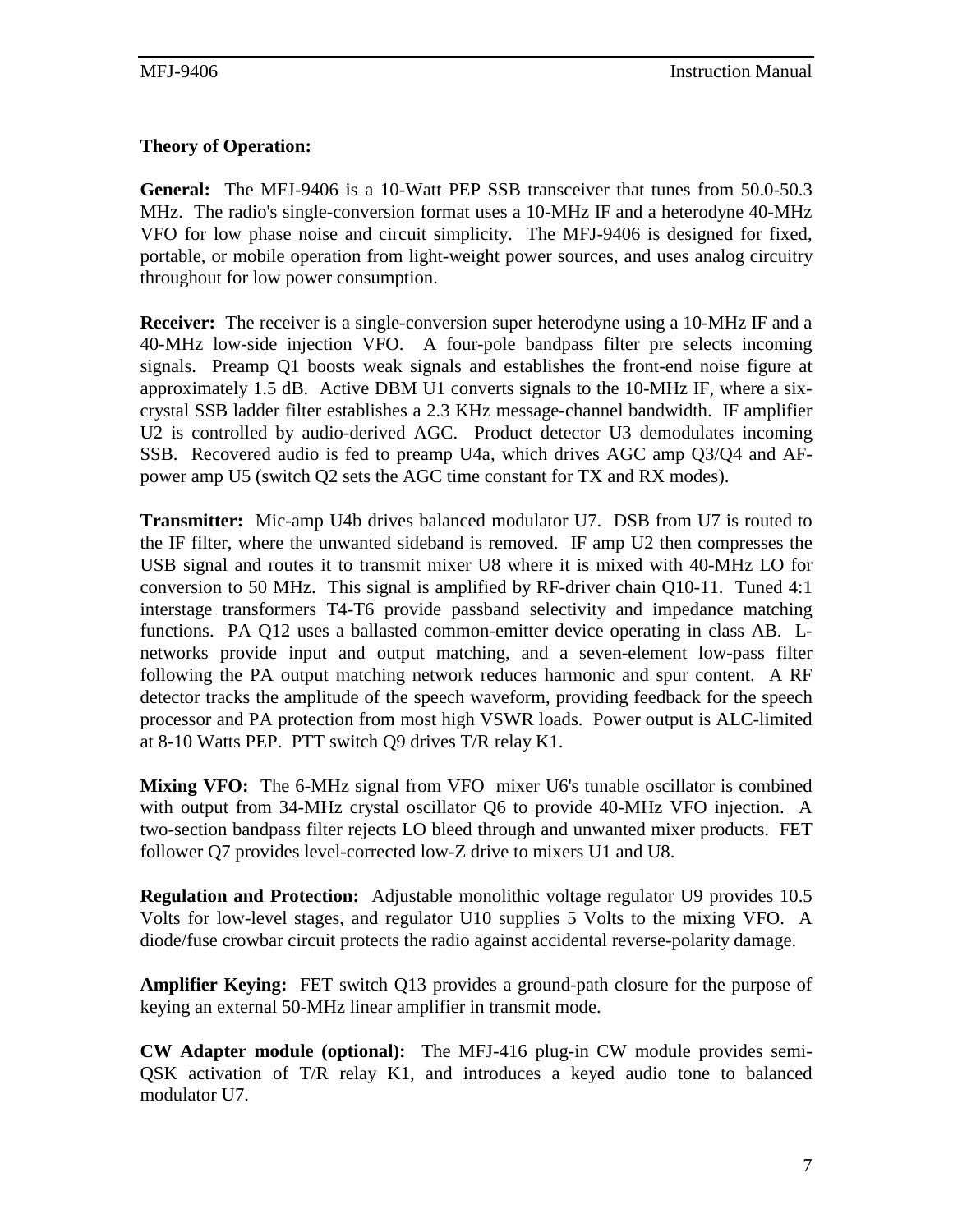

#### **Block Diagram, MFJ-9406 Six-meter SSB Transceiver:**

#### **MFJ-9406 Internal Adjustments: (see pictorial on page 9)**

**[1] Voltage Regulator:** Adjust V-REG trimpot R78 for 10.5V on tab of U9 [18].

**[2] RSSI Threshold:** Adjust AGC trimpot R11 for 4.3 V at RSSI test point [16].

**[3] Meter Zero:** Adjust M-ZERO trimpot R17 for zero meter reading--no signal.

**[4] IF Transformers:** Peak IF cans T1,T2 for maximum receiver sensitivity.

**[5] RF Transformers:** Peak RF coils L1, L2 for maximum receiver sensitivity.

**[6] BFO:** Set BFO trimcap C30 so close-in filter peak corresponds to 600 Hz beat note.\*

**[7] VFO Cal:** Tune signal generator and VFO to 50.125 MHz, set L3 for zero beat.

**[8] Mixing VFO:** Tune osc coil L5 and filter coils L6,L7 for maximum RX sensitivity.

**[9] Carrier Balance:** *Carefully* adjust BAL trimpot R57 for minimum carrier\*\*

**[10 Mic Gain:** Set for preference--12;00 position is factory default.

**[11] PA Bias:** Attach 200-uA meter at [15], Set bias pot for 20-25 uA reading.

**Note:** To adjust [12-13], install a shorting plug at [14] to insert carrier. Also, turn ALC trimpot (R73) clockwise to disable ALC line (should be no meter deflection on TX).

**[12] Exciter tune:** Key mic and peak C89, C96, C99 for maximum RF output.

**[13] PA:** Key mic and peak C103, C110, C111 for maximum output--then remove plug.

**[14] Carrier Insert:** Shorting plug location to insert carrier for tuning transmitter.

**[15] IC Test Points:** Connect 200-uA meter here to set PA idle current (see above).

**[16] RSSI Test Point:** Used when setting RSSI trimpot [2].

[17] **ALC Level:** Key mic and speak, adjust ALC trimpot for 1/2-scale meter deflection.

**[18] V-REG Test Point:** Set V-REG trimpot [1] for 10.5-V DC reading on regulator tab.

\*Caution--may unbalance carrier, step requires special skill and knowledge to perform. \*\* If R57 alone does not produce deep null, interactively adjust R57 and T3 for best null.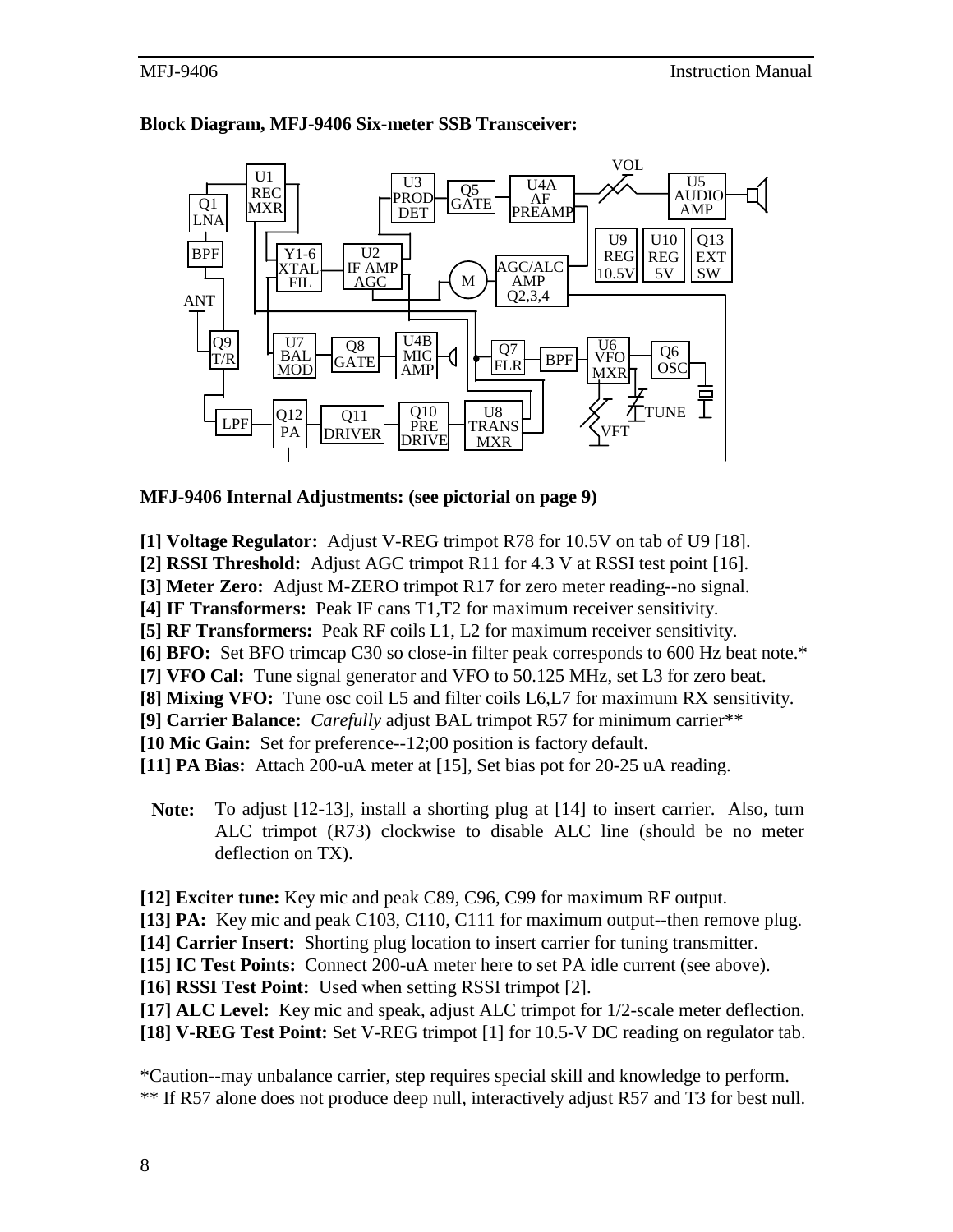# **Pictorial Diagram -- Internal Adjustment Locations:**

# **IMPORTANT WARNING:**

The tune-up information provided in this manual does not constitute a step-bystep guide for aligning the MFJ-9406. IF YOU LACK THE TEST EQUIPMENT, KNOWLEDGE, AND SKILLS TO ALIGN VHF SSB TRANSCEIVERS, *DO NOT* ATTEMPT TO MAKE THESE ADJUSTMENTS ON YOUR OWN **!**

It's far better to contact the MFJ factory for assistance. Mis-alignment may cause permanent damage to your unit, and may result in interference to other radio services in violation of FCC rule. MFJ cannot be held responsible for the performance of radios that have been improperly tampered with or misadjusted by owners and users.



**Note:** For trimpots, trimcaps, and IF cans (T1-T3), use a non-conductive tuning wand with a metallic tip. For TOKO brand inductors, use a non-conductive wand with a narrow plastic tip. For Coilcraft brand inductors, use a small hex-head non-metallic tuning tool.

#### **ARRL Grid Locator Map**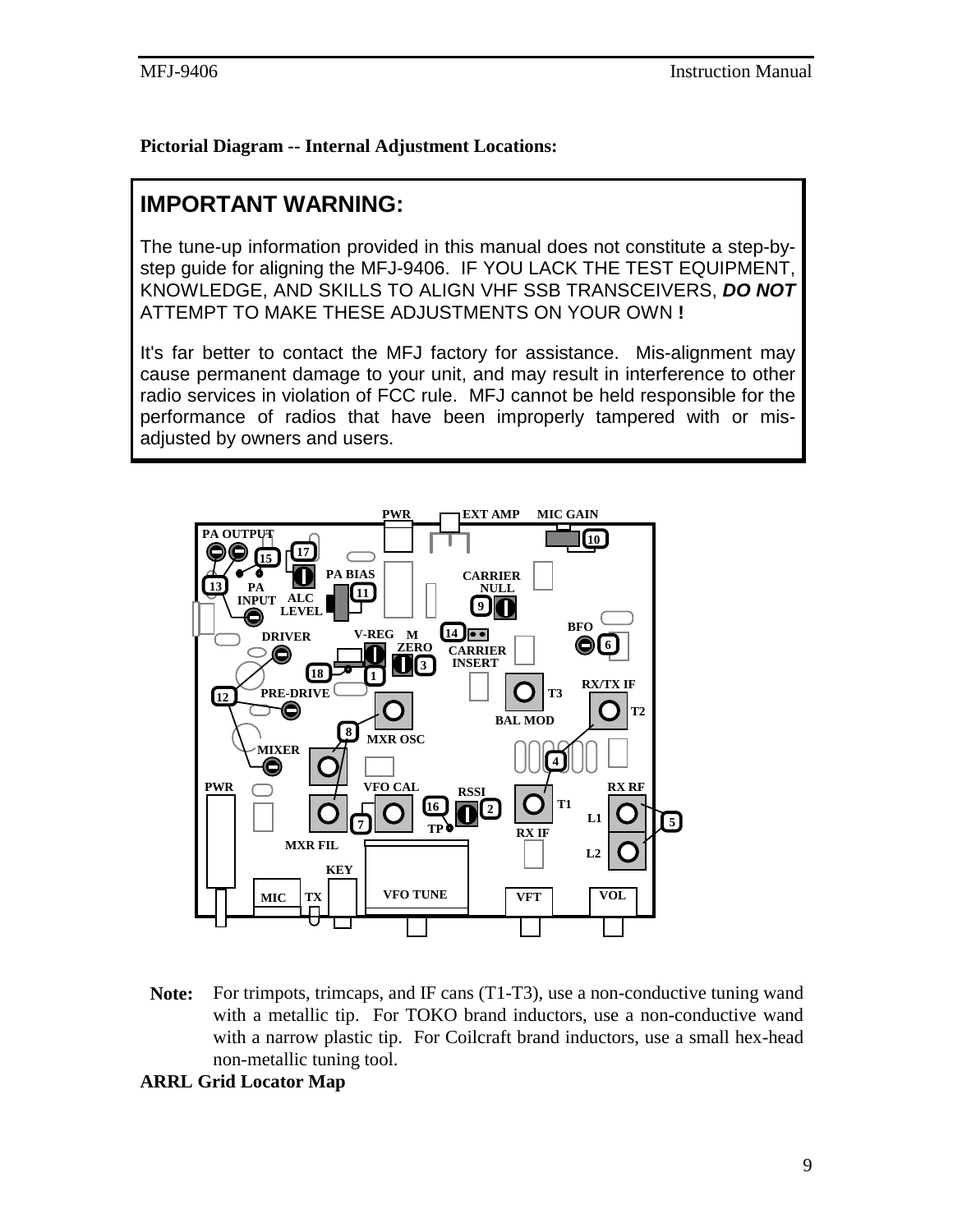**Trouble Shooting:**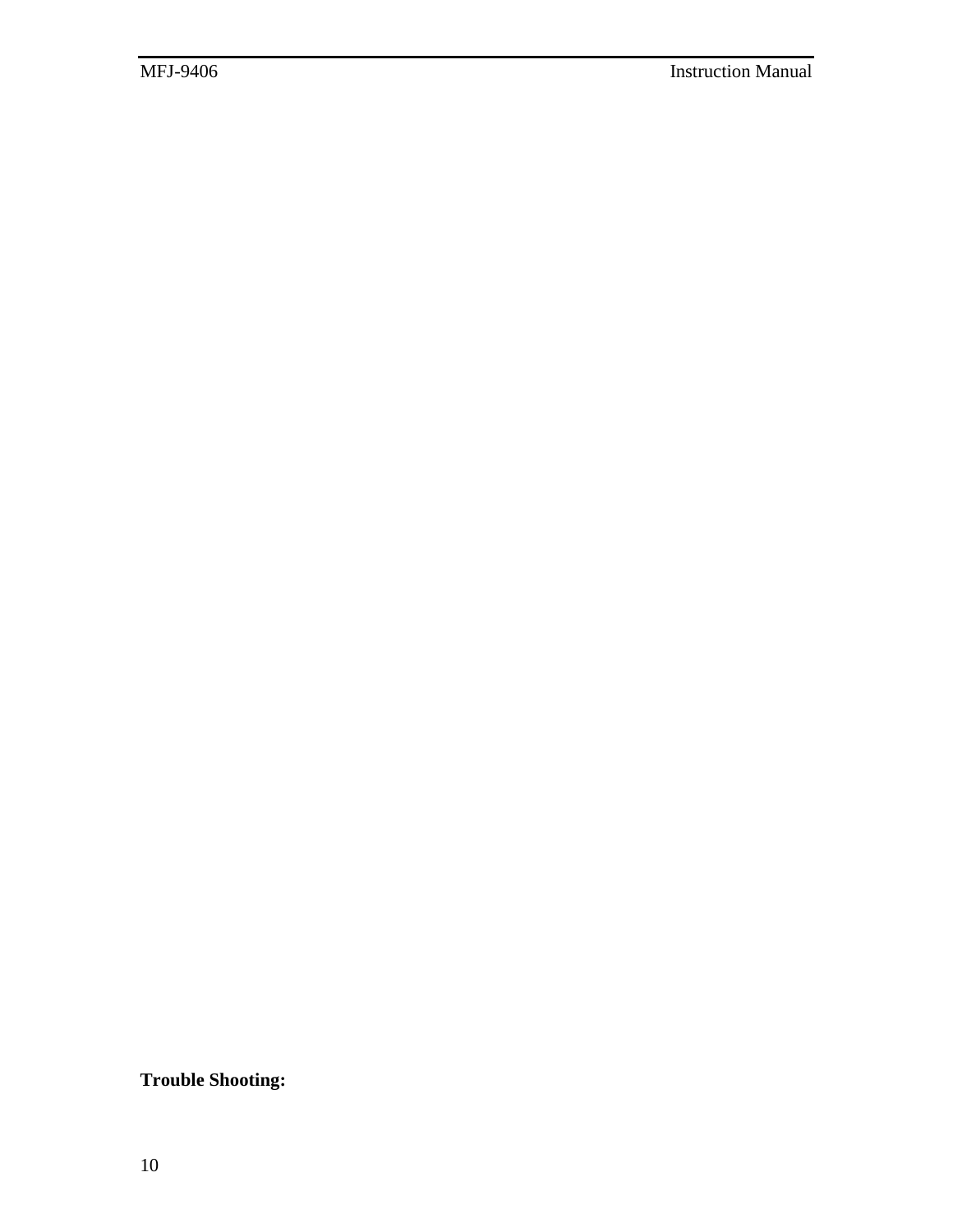**[ ] No signals received:** Check antenna and feedline for breaks or shorts. If okay, you should hear a clearly-audible increase in background noise when the antenna is connected.

**[ ] Spurious signals received:** Look for interference from nearby computers, modems, TVs, cordless phones, or other devices that may emit 50-MHz signals.

**[ ] Erratic transmit:** Check antenna VSWR. Also, check battery or power supply voltage. If supply drops below 12V under load, the radio's regulator will drop out and operation will become erratic. Set voltage regulator pot R78 for 10.5-V output measured on the tab of regulator IC U9. If you operate exclusively from 12 batteries, you may reduce V-REG output to 10.0V for added regulator headroom.

**[ ] High meter deflection on transmit, low RF output:** ALC pot R11 may be set too high (or VSWR may be high). Adjust R11 for mid-scale deflection into a 50-Ohm load.

**[ ] Splatter, low meter deflection:** ALC pot R11 may be set too low (or there may be a feedline short). Adjust for mid-scale deflection when transmitting into a 50-Ohm load.

**[ ] S-meter does not return to zero:** Confirm that V-REG (R78) is set for 10.5V on tab of U9. Confirm that AGC threshold (R11) is set for 4.3V at RSSI test point (no signal). When both readings are set, adjust R17 for zero meter deflection.

**[ ] Poor carrier suppression:** Unplug mic and short pin 3 of mic jack to ground. This will key the radio with no mic connected. Monitoring signal on an external receiver, adjust R57 for minimum carrier output. If this adjustment does not bring carrier down to the level of "shot noise" generated by the transmitter, more alignment may be required.

**[ ] Low or distorted transmit audio:** Check to see if mic gain is set too low. Also, make sure you are using a 600-Ohm low-Z dynamic microphone.

**[ ] Excessive background noise on signal, hum:** Mic gain set too high for the ambient noise conditions. Also, is mic or radio next to a power transformer or electric motor?

# **Technical Assistance:**

If you have any problem with this unit first check the appropriate section of this manual. If the manual does not reference your problem or your problem is not solved by reading the manual, you may call *MFJ Technical Service* at **601-323-0549** or the *MFJ Factory* at **601-323-5869**. You will be best helped if you have your unit, manual and all information on your station handy so you can answer any questions the technicians may ask.

You can also send questions by mail to MFJ Enterprises, Inc., 300 Industrial Park Road, Starkville, MS 39759; by Facsimile (FAX) to 601-323-6551; or by email to techinfo@mfjenterprises.com. Send a complete description of your problem, an explanation of exactly how you are using your unit, and a complete description of your station.